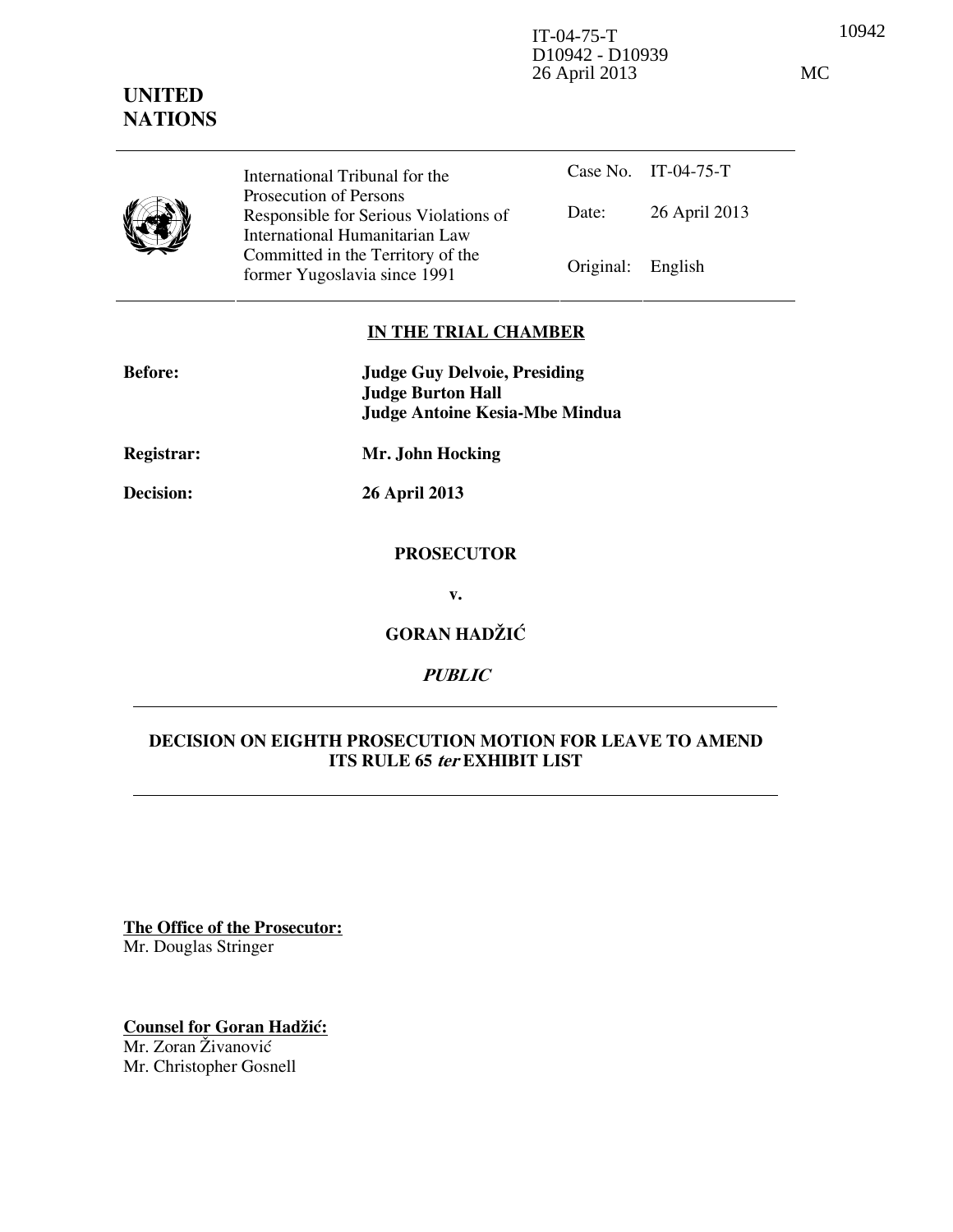1. **THIS TRIAL CHAMBER** of the International Tribunal for the Prosecution of Persons Responsible for Serious Violations of International Humanitarian Law Committed in the Territory of the former Yugoslavia since 1991 ("Tribunal") is seised of the "Eighth Prosecution Motion for Leave to Amend Its Rule 65 *ter* Exhibit List", filed by the Prosecution on 2 April 2013 ("Motion").

2. The Motion relates to the "Prosecution Notice of Rule 65 *ter* (E) Filings", filed by the Prosecution on 20 June 2012,<sup>1</sup> which included, *inter alia*, the Prosecution exhibit list ("Exhibit") List") filed pursuant to Rule 65 *ter* (E)(iii) of the Rules of Procedure and Evidence of the Tribunal ("Rules").

#### **A. Submissions**

3. The Prosecution seeks leave to add eleven documents to the Exhibit List and to replace one existing document on the Exhibit List.<sup>2</sup> The Prosecution submits that it has met the legal test to amend the Exhibit List and asserts that the Defence will have adequate time to assess the documents prior to their use in this case.<sup>3</sup> The Prosecution submits that it recently obtained ten of the documents from the Osijek District Prosecutor's Office in response to a Request for Assistance to Croatia.<sup>4</sup> Rule 65 *ter* numbers 6394 to 6398 consist of three photographs and two lists of detainees relating to the Stajićevo and Sremska Mitrovica detention facilities.<sup>5</sup> Rule 65 *ter* numbers 6400 to 6404 consist of minutes from five meetings of the "Joint Commission for Tracing Missing Persons" and relate to the detention of non-Serbs from Vukovar and surrounding villages.<sup>6</sup> Rule 65 *ter* number 06399 is an investigative report that details exhumations undertaken in Erdut where the mortal remains of some individually named victims in the Indictment were located.<sup>7</sup> The Prosecution submits that the relevance of this document only became apparent to the Prosecution during the document review process undertaken in anticipation of GH-037's testimony in this case.<sup>8</sup> Rule 65 *ter* number 02407.2 is a 16-page list of persons detained in the Stajićevo detention facility. Rule 65 *ter* number 02407, which is already on the Exhibit List, is comprised of one page from this list. The Prosecution seeks to remedy an earlier administrative error by replacing Rule 65 *ter*  number 02407 with the full 16-page list. According to the Prosecution, the full document was disclosed to the Defence on 18 November 2011. $9$ 

 $\overline{a}$ 

<sup>1</sup> Public, with confidential Annexes A, B, C, and E, and confidential and *ex parte* Annexes D and F.

<sup>2</sup> Motion, paras 1, 10.

<sup>3</sup> Motion, para. 4.

 $^{4}$  Motion, paras 1, 7.

Motion, para. 5.

<sup>&</sup>lt;sup>6</sup> Motion, para. 5.

<sup>&</sup>lt;sup>7</sup> Motion, para. 8.

<sup>&</sup>lt;sup>8</sup> Motion, para. 8. GH-037 testified in this case on 10-11 April 2013.

<sup>&</sup>lt;sup>9</sup> Motion, para. 9.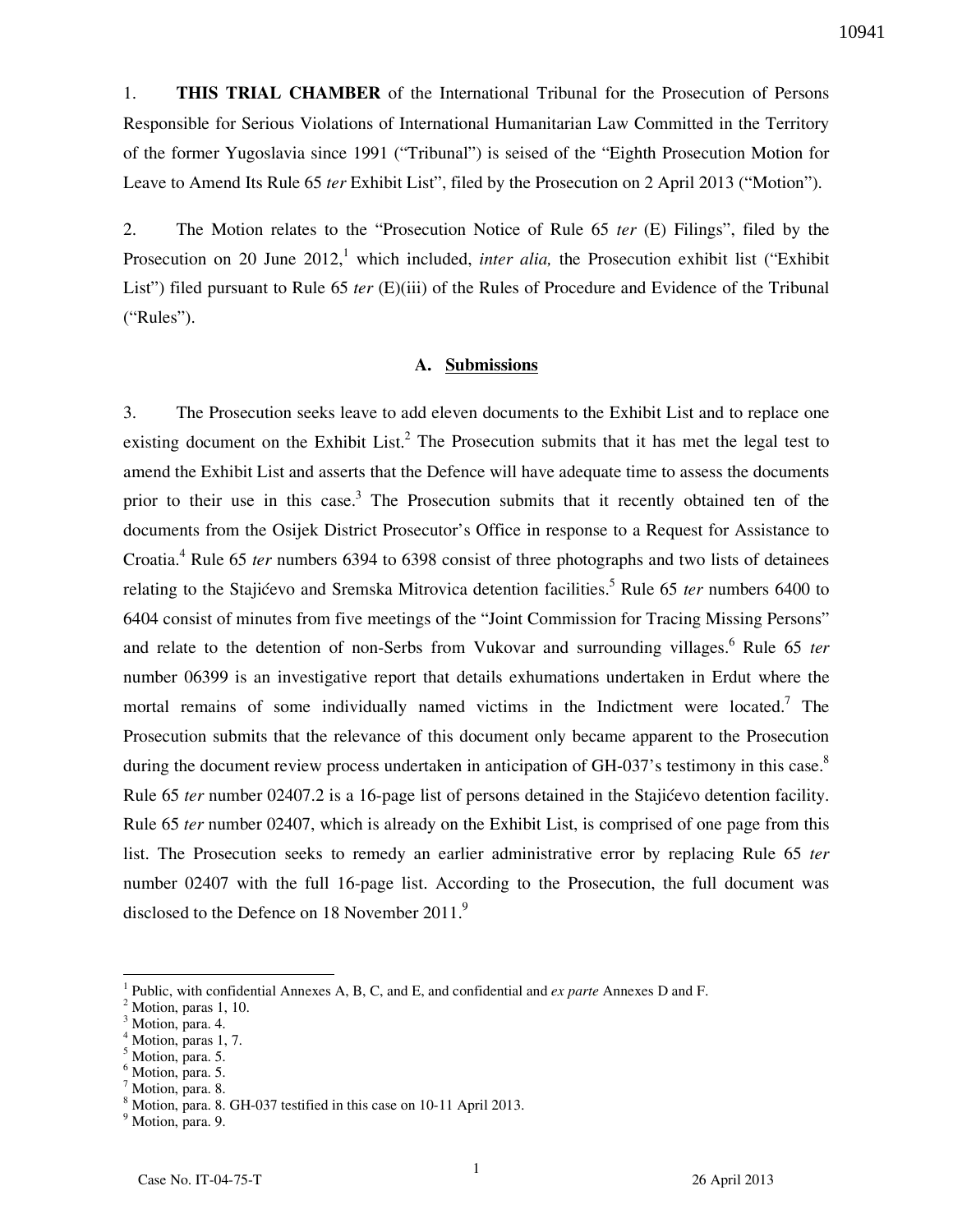4. The Defence has no submissions on the Motion.<sup>10</sup>

## **B. Applicable Law**

5. Rule 65 *ter* (E)(iii) of the Rules provides, *inter alia,* that the Prosecution shall file, within a time-limit set by the Pre-Trial Judge and not less than six weeks before the Pre-Trial Conference, "the list of exhibits the Prosecutor intends to offer", serving on the defence copies of the listed exhibits. In the exercise of its inherent discretion in managing the trial proceedings, and if satisfied that this is in the interests of justice, a Trial Chamber may grant a Prosecution request to amend the filed exhibit list.<sup>11</sup> In doing so, a Trial Chamber must be satisfied that, taking into account the specific circumstances of the case, good cause is shown for amending the original list and that the newly offered material is relevant and of sufficient importance to justify the late addition. Moreover, a Trial Chamber must carefully balance any amendment to the original list with an adequate protection of the rights of the accused. $^{12}$ 

### **C. Discussion**

6. The Chamber recalls that the deadline for the filing of the Exhibit List in this case was 19 June 2012.<sup>13</sup>

7. The Prosecution was granted leave to add three of the documents in the Motion to the Exhibit List by way of oral decisions issued in the week of 8 April 2013, namely Rule 65 *ter* numbers 06395, 06399, and 06402.<sup>14</sup>

8. The Chamber is satisfied that, taking into account the specific circumstances of the case and the lack of opposition to the Motion from the Defence, good cause has been shown for amending the Exhibit List to include the remaining proposed documents. The documents sought to be included are relevant and of sufficient importance to justify their addition at this stage of the trial. The Chamber is satisfied that no undue prejudice to the Defence will incur as a result of the addition of the documents. As an annotated version of Rule 65 *ter* number 02407 has already been admitted into evidence,<sup>15</sup> the Chamber considers it appropriate that Rule 65 *ter* number 02407.2

 $\overline{a}$ 

 $10$  Email from the Defence to the Trial Chamber and Prosecution, 16 April 2013.

<sup>&</sup>lt;sup>11</sup> Prosecutor v. Karadžić, Case No. IT-95-5/18-T, Decision on the Prosecution's Motion for Leave to File a Supplemental Rule 65 *ter* Exhibit List, 18 March 2010 ("*Karadžić* Decision"), para. 7; *Prosecutor v. Popović et al.,*  Case No. IT-05-88-AR73.1, Decision on Appeals Against Decision Admitting Material Related to Borovčanin's Questioning, 14 December 2007 ("*Popović* Appeal Decision"), para. 37.

<sup>12</sup> *Karadžić* Decision, para. 8; *Popović* Appeal Decision, para. 37.

 $^{13}$  Order on Pre-Trial Work Plan, 16 December 2011, Annex A, p. 1.

<sup>14</sup> *See* Oral Decision, 8 April 2013, T. 3537-3538, 3596-3597, for Rule 65 *ter* number 06402; Oral Decision, 10 April 2013, T. 3752, for Rule 65 *ter* number 06399; Oral Decision, 11 April 2013, T. 3862-3863, for Rule 65 *ter* number 06395.

<sup>15</sup> *See* P1414 and Rule 65 *ter* number 02407.1.